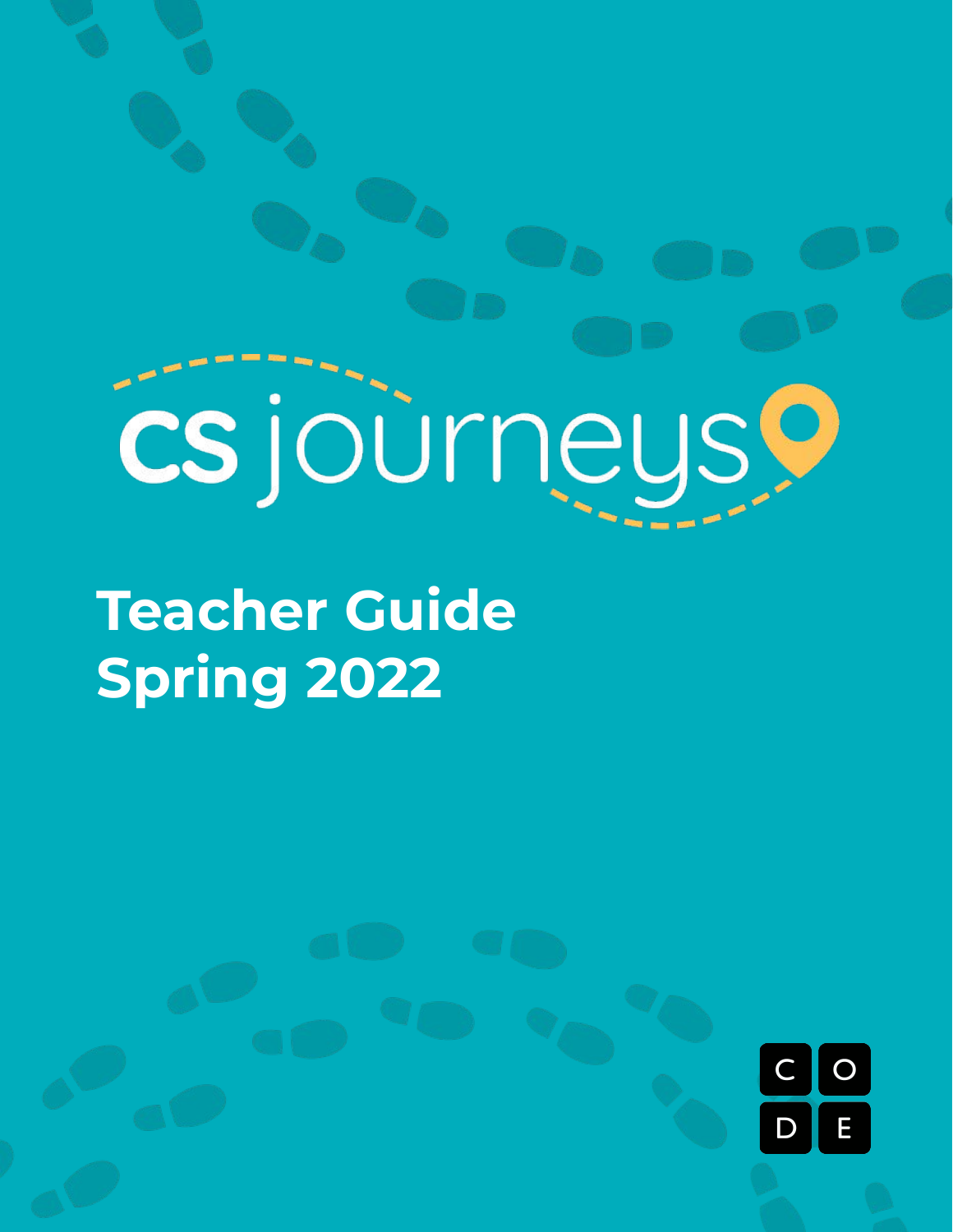# **Teacher Guide: Engaging your students in CS Journeys**

CS Journeys provides experiences and resources designed to illuminate real-world connections and get students excited about the career opportunities they'll have with a strong foundation in computer science.

### **What's in this guide:**

- **- Why CS [Journeys](#page-1-0)**
- **- [At-a-glance](#page-2-0)**
- **- [Checklist](#page-3-0)**
- **- [Programming](#page-4-0) descriptions & tips for use**

# <span id="page-1-0"></span>**Why CS Journeys**

**Career exploration is fundamental to students' academic experience**. Students as young as four are already forming conceptions about the world of work based on their interactions with parents, teachers, peers, and other community members. And, as early as the age of six, students are [self-selecting](https://www.bbc.com/news/education-50042459) out of career paths based on stereotypes around gender, race, and class. These conceptions are surprisingly sturdy — [research](https://www.educationandemployers.org/wp-content/uploads/2021/03/Starting-early-Building-the-foundations-for-success.pdf) shows they don't change much until students are out of high school, at which point it can be painful to pivot.

**Exposing students to different pathways and introducing them to diverse role models helps to broaden their aspirations and dispel stereotypes**, ultimately allowing students to explore careers in computing and technology they may not have otherwise been aware of or considered.

Why is this important? **The people who are creating tech should look like the people using it.** As Dr. JeffriAnne Wilder has said, "If we are ensuring that there are diverse teams and diverse folks at the table at every step of the pipeline, it creates the opportunity to have tech look like the world that it represents, which benefits us in a million different ways."

There are already more than 400,000 open jobs in computing nationwide, and this number is expected to **[balloon](https://ncwit.org/resource/csedguide/) to 3.5 million by 2026**. In fact, 58% of all open jobs in STEM are in computing *already*. Many of these are impactful, high-paying jobs that give people opportunities to use creativity and critical thinking in addressing real-world challenges.

Exposing students to the number of ways that computer science is used in different industries and career paths also helps to demonstrate its relevance to their lives and gets them excited about the possibilities. In short, **real world connections bring learning to life**.

We have also included resources for engaging families: [research](https://query.prod.cms.rt.microsoft.com/cms/api/am/binary/RE1UMWz) indicates that, for girls and young women in particular, **receiving encouragement from a parent is incredibly impactful**, boosting the likelihood that that student will continue taking computer or technology classes. When both a teacher and a parent are encouraging, the impact is even greater.

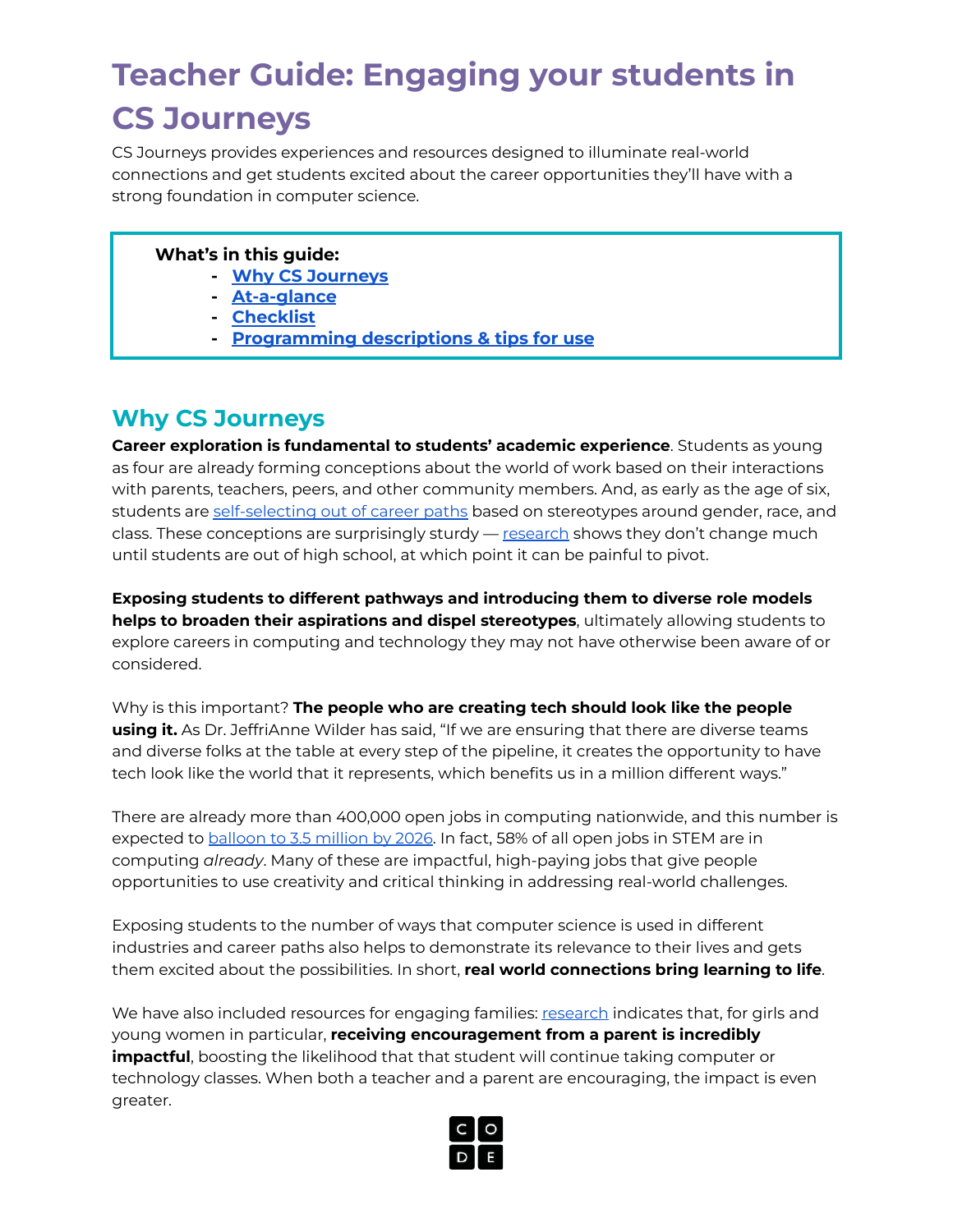Finally, we've included resources that empower older students to explore on their own: [Research](https://www.equitablefutures.org/wp-content/uploads/2020/09/Striving-to-Thriving-Report-in-Brief-Sept-2020-Updated.pdf) indicates that **older students 'view themselves as their own best change agents'**, although they may not always know where to start. [Extracurricular](https://code.org/beyond/extracurricular) activities like coding clubs and hackathons help develop self-confidence and self-efficacy, particularly in girls and young women. Mentors and [professional](https://code.org/beyond/mentors-and-community) networks can help to guide students on their journeys and be resources for students as they move from school to internships to careers. Other resources, like scholarship finders, internship opportunities, and free online courses, are also curated as tools for students to use on their journeys.

# <span id="page-2-0"></span>**At-a-glance**

The table below is meant to provide a high-level overview of the resources and experiences available to and appropriate for each grade band.

| Grades K-5                                                                       | Grades 6-8                                                                       | Grades 9-12                                                                                          |
|----------------------------------------------------------------------------------|----------------------------------------------------------------------------------|------------------------------------------------------------------------------------------------------|
| <b>Classroom Experiences</b>                                                     |                                                                                  |                                                                                                      |
| <b>Virtual field trips</b>                                                       | <b>Virtual field trips</b>                                                       | <b>Virtual field trips</b>                                                                           |
| My Journey Chats<br>(class chats with professionals)                             | My Journey Chats<br>(class chats with professionals)                             | My Journey Chats<br>(class chats with professionals)                                                 |
|                                                                                  |                                                                                  | What's it like to take CS in<br>college?<br>(Monthly discussions for young<br>women, by young women) |
|                                                                                  |                                                                                  | <b>Next Steps Discussions</b>                                                                        |
| <b>Resources</b>                                                                 |                                                                                  |                                                                                                      |
| <b>Career Exploration &amp;</b><br><b>Inspiration Resources</b>                  | <b>Career Exploration Hub</b>                                                    | <b>Career Exploration Hub</b>                                                                        |
| <b>Letters Home</b><br>(email templates for engaging<br>families)                | <b>Letters Home</b><br>(email templates for engaging<br>families)                | <b>Letters Home</b><br>(email templates for engaging<br>families)                                    |
| <b>Computer Science At Home</b><br>(activities that introduce<br>families to CS) | <b>Computer Science At Home</b><br>(activities that introduce<br>families to CS) | <b>Computer Science At Home</b><br>(activities that introduce<br>families to CS)                     |
| <b>Extracurricular opportunities</b>                                             | <b>Extracurricular opportunities</b>                                             | <b>Extracurricular opportunities</b>                                                                 |
|                                                                                  | Online courses                                                                   | Online courses                                                                                       |
|                                                                                  |                                                                                  | Mentors & community                                                                                  |
|                                                                                  |                                                                                  | Internship opportunities                                                                             |
|                                                                                  |                                                                                  | <b>CS-focused scholarships</b>                                                                       |

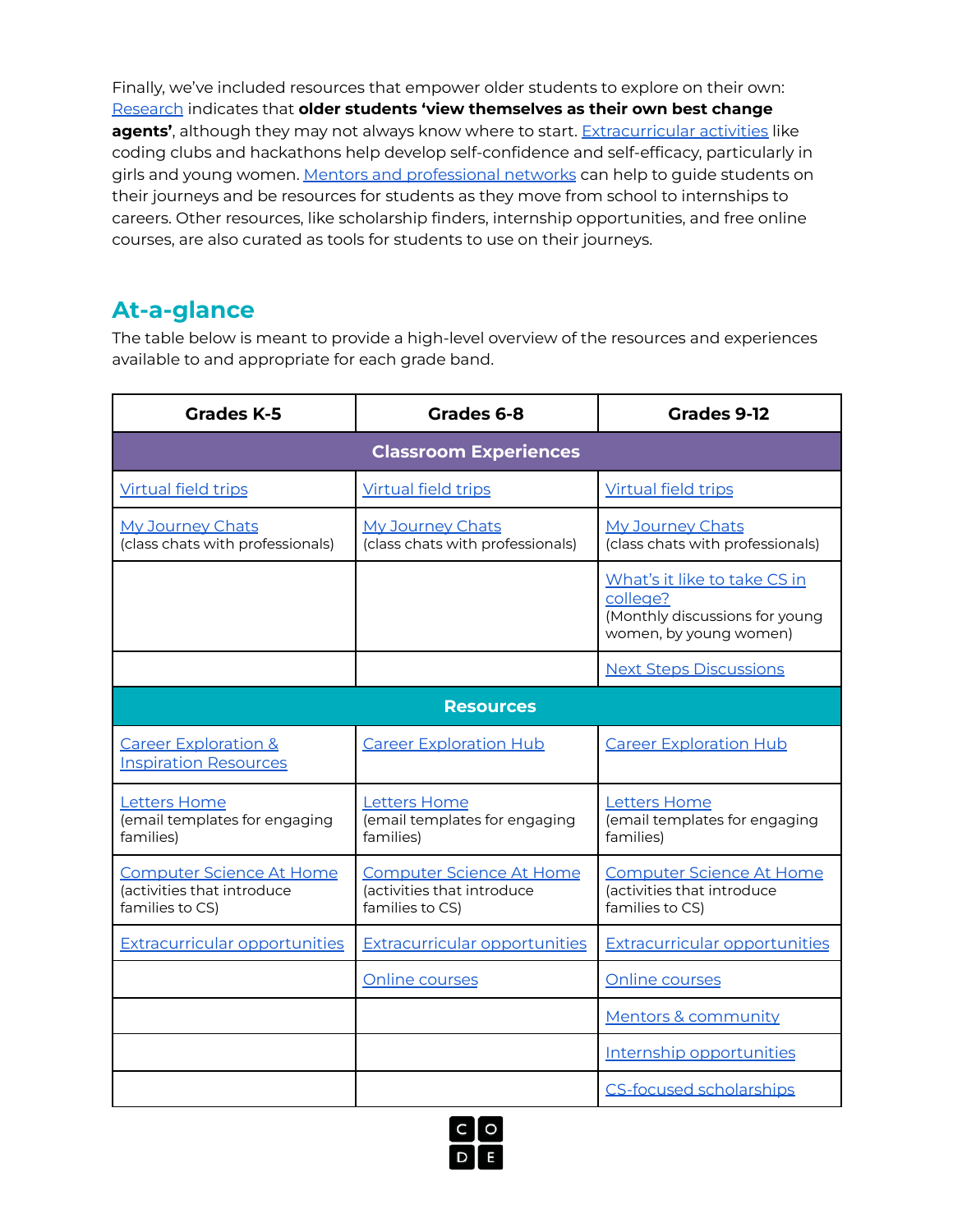# <span id="page-3-0"></span>**Checklist**

Whether your students want to develop games and apps, start businesses, or work in industries like agriculture or healthcare, they will need to know computer science. Your class is the first step on their CS Journeys, and with a little planning, you can use these opportunities to inspire them to keep journeying.

### *Step 1: Get set up on Code.org*

- ☑ Create a [Code.org](https://support.code.org/hc/en-us/articles/228116468-I-d-like-to-start-using-Code-org-in-my-classroom-How-should-I-start-) teacher account
- ☑ Create a [classroom](https://support.code.org/hc/en-us/articles/115000488132-Creating-a-classroom-section) section
- ☑ Familiarize yourself with the opportunities on the CS [Journeys](https://code.org/csjourneys) page. Note that some options have specific details around timing and grade-appropriateness.

### *Step 2: Excite and inspire your students with engaging classroom experiences*

- **☑** Sign your classroom up for live or [self-paced](https://code.org/csjourneys/csadventures#trips) virtual field trips with partners like NASA, Amazon, or Monterey Bay Aquarium
- ☑ Join us for live weekly chats with [professionals](https://code.org/csjourneys/csadventures#chats) or check out recordings of past [chats](https://code.org/csjourneys/pastchats)
- ☑ **(For grades K-5)** View suggestions for [structuring](https://code.org/careers-with-cs/k5) younger students' career [exploration](https://code.org/careers-with-cs/k5)
- ☑ **(For grades 6-12)** Watch short video [profiles](https://code.org/careers-with-cs#videos) and give students time in class to [explore](https://code.org/careers-with-cs#explore) careers that match their [interests](https://code.org/careers-with-cs#explore) (view our career [exploration](https://code.org/careers-with-cs) hub for other options)

### *Step 3: Get families engaged and point students to opportunities outside the classroom*

- ☑ Send regular email updates to [parents/guardians](https://code.org/csjourneys/engage-parents) throughout the school year
- ☑ Point students and families to [extracurricular](https://code.org/beyond/extracurricular) activities like coding clubs and hackathons
- ☑ **(For grades 9-12)** Encourage students to connect with [mentors](https://code.org/beyond/mentors-and-community) and plug in to **[communities](https://code.org/beyond/mentors-and-community)**
- ☑ Encourage families to try CS at home with their [student](https://code.org/athome), to see how fun and easy to get started

We **strongly recommend** engaging families throughout, and getting started early.

### *Step 4: Empower older students to take control of their CS journeys by exploring next steps*

- ☑ Encourage young women in high school to attend [monthly](https://code.org/csjourneys/cs-in-college) "What's It Like to Take CS in College?" [discussions](https://code.org/csjourneys/cs-in-college) to get the inside scoop from undergraduate women pursuing computer science.
- ☑ Point all interested students to Next Steps Discussions talks and Q&As [designed](https://code.org/csjourneys/nextsteps) to [demystify](https://code.org/csjourneys/nextsteps) next steps in high school students' computer science journeys.
- ☑ Point students to our resource list of [opportunities](https://code.org/beyond) like scholarships, internships, and more

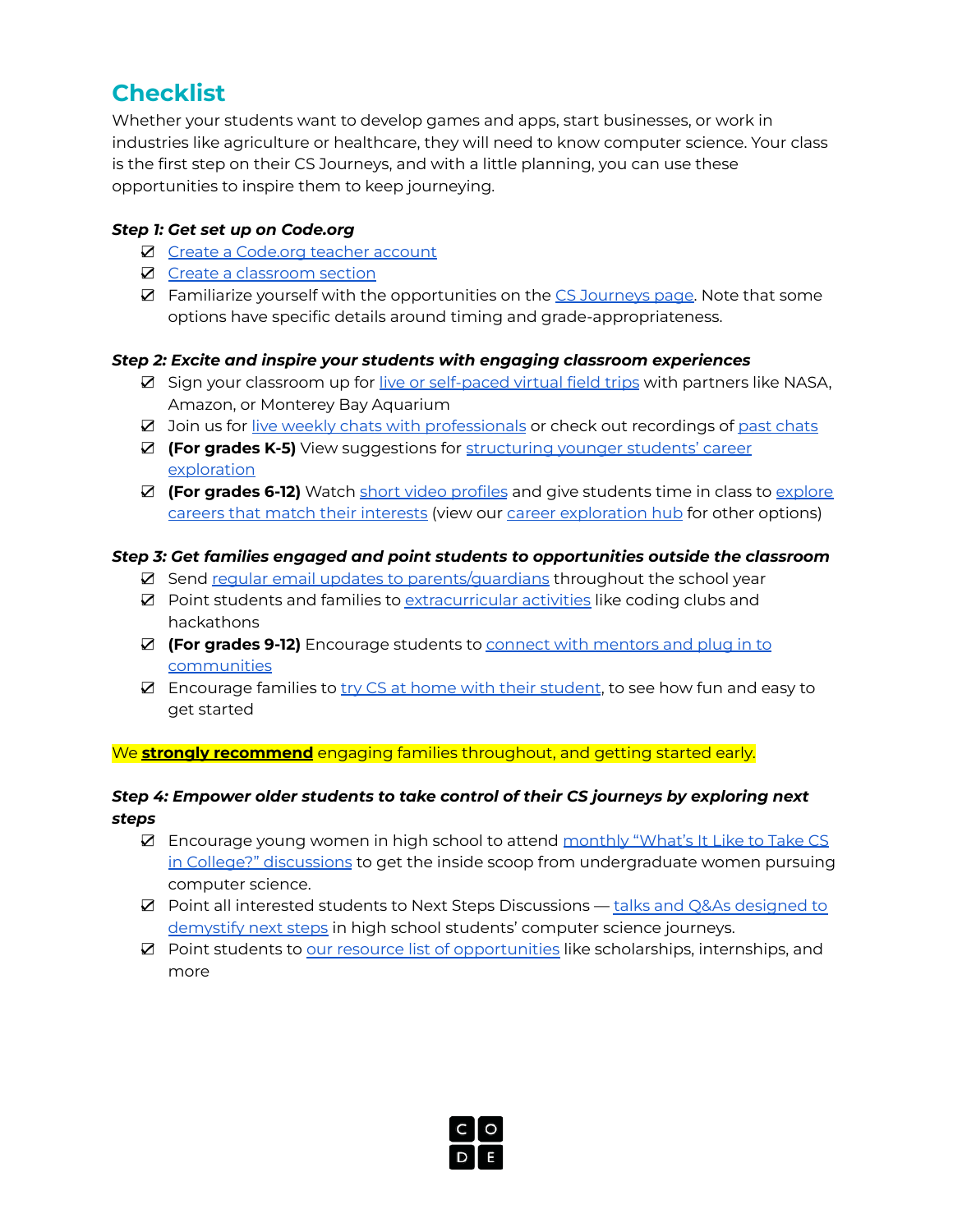# <span id="page-4-0"></span>**Programming Descriptions & tips for use**

# Virtual field trips

Live and self-paced experiences from companies and organizations like Amazon, NASA, and Monterey Bay Aquarium are designed to introduce students to the exciting, and often surprising, ways that computer science is used in the real world.

- 1. **Explore the options**. Click [around](https://code.org/csjourneys/csadventures#trips), noting timing, suggested grade levels, and other details. Determine which option will be best for your class before signing up.
- 2. **Sign up**. Note that different experiences may have different sign-up requirements. Experiences that require student sign-up are clearly marked.
- 3. **Prepare yourself and your students before the experience.** Contextualize the engagement for your students, making explicit connections between what they're learning and what the experience will offer. Make sure any required tech is prepared ahead of time. Sync with the engagement operator ahead of time, if possible.
- 4. **Participate!** Encourage students to participate and ask questions during the experience, if that's an option.
- 5. **Reflect as a class**. Ask students: What's the most interesting or surprising thing they learned? What did they find exciting? How is the activity/experience related to computer science?
- 6. **Fill out the [post-experience](https://studio.code.org/form/csjourneys_spring2022) survey**. Take a few minutes after the experience to fill out the survey. This will help us curate experiences going forward.

# My Journey Chats — weekly conversations with professionals

Weekly discussions with professionals are designed to expose students to different pathways. Students will learn about a number of ways they can use computer science to impact the world, as well as different journeys that people have taken to get to meaningful careers and achieve their goals.

- 1. **Explore the options**. Click [around](https://code.org/csjourneys/csadventures#chats), noting timing, suggested grade levels, and other details. Determine which option will be best for your class before signing up.
- 2. **Sign up**. Register your class via an Eventbrite form. One registration per class. We will send the link to join the webinar one week before the event.
- 3. **Prepare yourself and your students before the experience.** Contextualize the engagement for your students, making explicit connections between what they're learning and what the experience will offer. Make sure any required tech is prepared ahead of time. View the [Teacher](https://code.org/csjourneys/csadventures#chats) Guide for suggestions on preparing your class to participate.
- 4. **Participate!** Encourage students to participate and ask questions during the experience, if that's an option. Note that these class chats will be available as recordings a day or two after the live event.
- 5. **Reflect as a class**. Ask students: What's the most interesting or surprising thing they learned? What did they find exciting? How is the activity/experience related to computer science? View the [Teacher](https://code.org/csjourneys/csadventures#chats) Guide for suggestions on reflection and extending learning after the My Journey Chat.

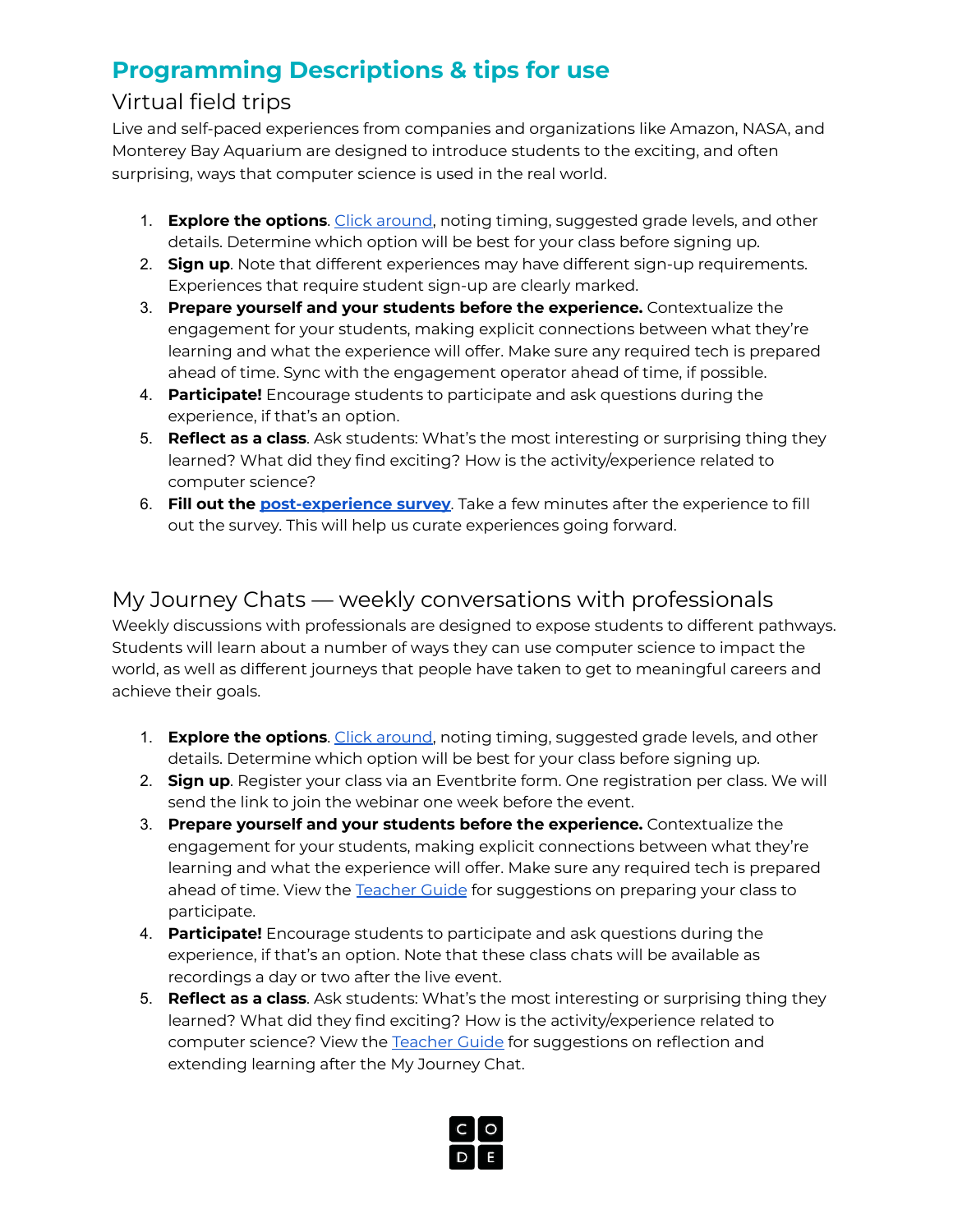6. **Fill out the [post-experience](https://studio.code.org/form/csjourneys_spring2022) survey**. Take a few minutes after the experience to fill out the survey. This will help us curate experiences going forward.

# Career exploration & inspiration resources for K-5 students

We've put together a collection of resources and research-based suggestions to help structure younger students' career exploration.

- 1. **Explore the options**. Click around, noting age-appropriateness and other details. Determine which option(s) will be best for your class.
- 2. **Make time in class for structured career exploration.** It's important to expose your students to a wide range of careers. Sign up for a virtual field trip or My Journey Chat. Try fun activities that encourage students to explore their hopes and dreams for the future.
- 3. **Encourage your students!** Encouragement from teachers and parents can positively impact students' interest in CS and willingness to persist. This is especially true for girls.
- 4. **Let families know about extracurricular opportunities.** Extracurricular activities and programs like hackathons and coding clubs reinforce classroom learning and are often powerful motivators for students. All of the [opportunities](https://code.org/careers-with-cs/k5#extracurricular) we recommend for elementary-aged students are remote-friendly.

# Career exploration hub for middle and high school students

The career exploration hub for older students provides resources that can be used in or outside of class to make students aware of career opportunities with computer science.

- 1. **Explore the options**. Click around to determine which option(s) will be best for your class before signing up.
- 2. **Make time in class for structured career exploration.** It's important to expose your students to a wide range of careers. Have students watch the "Careers in Tech" videos and use the worksheet to reflect. Then give them an opportunity to explore careers themselves with an interactive tool like The Roadmap or the O\*Net Interest Profiler.
- 3. **Reflect as a class**. Encourage students to share a sentence or two about what they found. Ask students: What's the most interesting or surprising thing they learned? What did they find exciting?
- 4. **If students have more questions, encourage them to post them at CareerVillage.org or a similar forum**. Account creation is required.

## Letters Home

Sending updates to parents—introducing them to what their kids are learning, updating them on progress, and making them aware of the career possibilities CS offers—is a great way to engage them and turn them into advocates of their children's CS education.

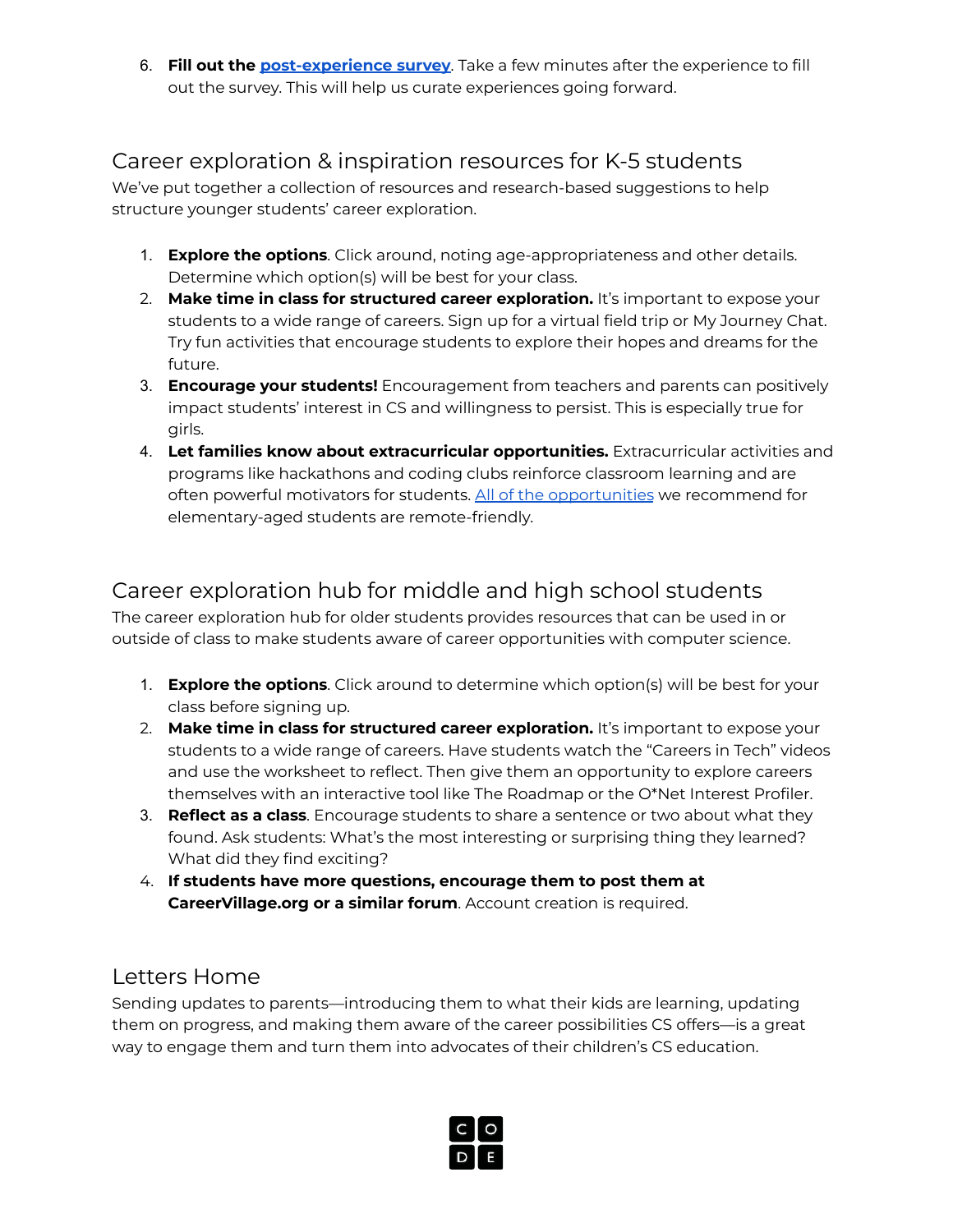- 1. **Peruse our templates**. We have suggested language for the various occasions you'll have to communicate with parents: Use these to introduce parents to a course at the beginning of a semester, update them on a student's progress, or make them aware of the many opportunities that CS can offer their child.
- 2. **Think about timing**. Determine when your communication is likeliest to have an impact—and when you'll have the time to send them.
- 3. **Personalize!** This is always a recipe for success. Even just a line—"Your child is really great at this and should think about going further!"—could turn a parent into an advocate for their child's CS education.
- 4. **It doesn't have to be an email.** Whether it's parent-teacher conferences or course info sheets sent home with students, if you can get parents excited about CS, you're likelier to have students who are excited about CS.

# Encouraging families to try CS at home with their children

Organizing a family coding night can give parents/guardians a firsthand experience of what their children are learning, demonstrating how easy it is to get started with CS, and how fun it can be!

- 1. **Set a date or date range.** This could be during Computer Science Education Week, or some other special occasion, but setting a specific date or date range will make it easier for parents/guardians to make the time. They're also more likely to make the time if they know this is something the class is doing collectively.
- 2. **Identify 2-3 activities for them to try.** Give parents/guardians a few easy, engaging options to try— [Dance](https://code.org/dance) Party is always a popular option. Make sure at least one of these is an unplugged activity, to ensure that families with little or no access to devices or the internet can participate.
- 3. **Send parents/guardians an email**. View our templates.
- 4. **Encourage students to be lead learners**. Students can show off what they've been learning and help guide their families through the activity.
- 5. **Encourage parents/guardians to provide feedback after the activity**. Ask them: How did it go? This is also a great time to let parents/guardians know about the opportunities CS offers their children.

# Resources that empower older students to take control of their CS journeys

We've put together a collection of resources and opportunities that older students can engage with to learn more about computer science careers; find mentors, professional development opportunities, internships, and scholarships; or extend what they've learned in your classroom.

1. **Explore the resources yourself**. The more familiar you are with what resources and opportunities are available to your students, the better equipped you'll be to point them to an appropriate option.